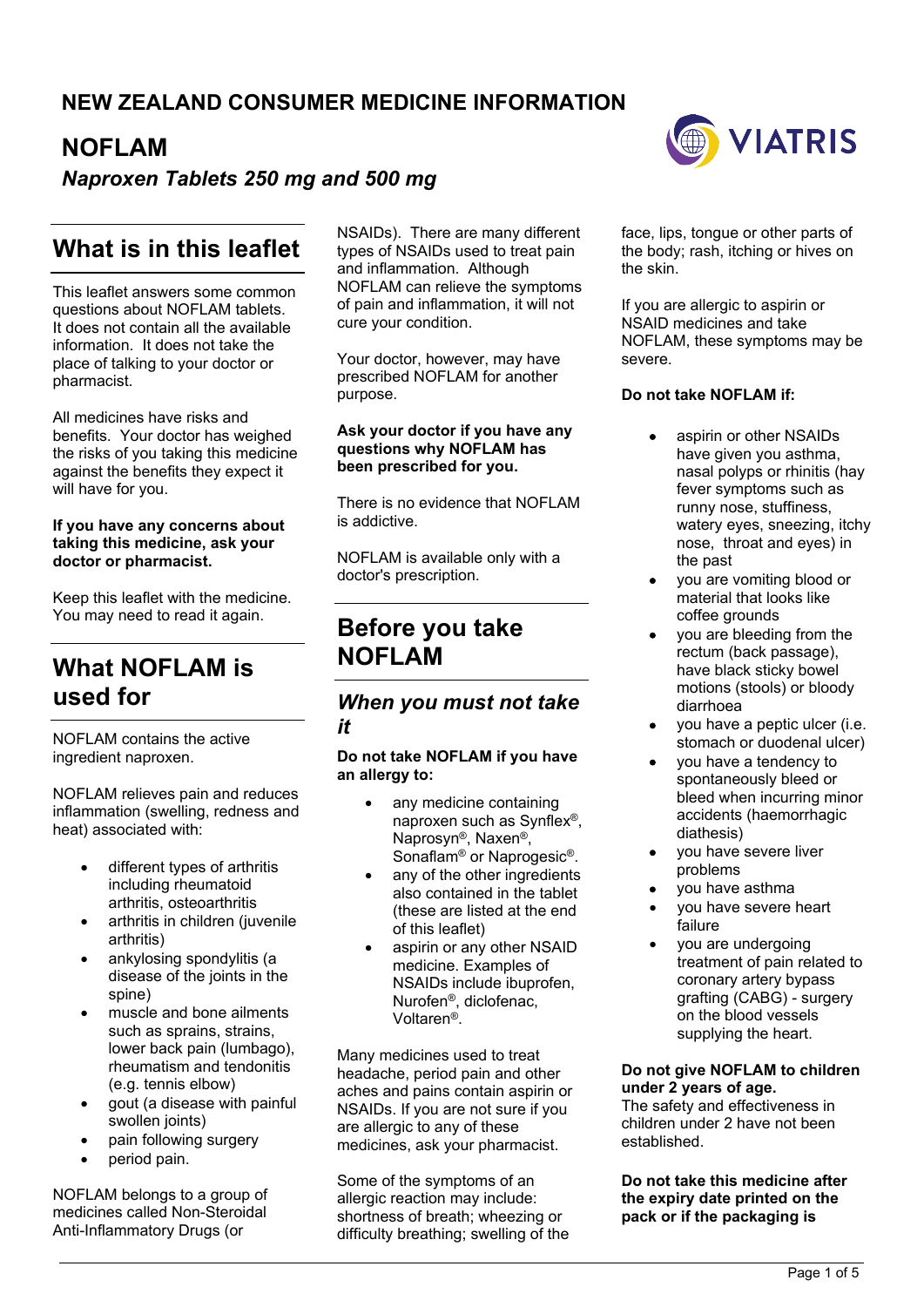#### **damaged or shows signs of tampering.**

If it has expired or is damaged, return it to your pharmacist for disposal.

**If you are not sure if you should be taking NOFLAM, talk to your doctor.**

### *Before you start to take it*

**Tell your doctor if you are allergic to any other medicines, foods, dyes or preservatives.** 

#### **Tell your doctor if you are pregnant or plan to become pregnant.**

NOFLAM may impair fertility and is not recommended in women attempting to conceive. NOFLAM may affect your developing baby. If it is necessary for you to take NOFLAM, your doctor will discuss the risks and benefits of taking it during pregnancy.

**Do not take NOFLAM if you are in labour or during the last few days before the expected birth as it may harm you and/or affect the baby.** 

#### **Tell your doctor if you are breastfeeding or plan to breast-feed.**

NOFLAM passes into breast milk. Therefore there is a possibility that the breastfed baby may be affected. Your doctor will discuss the risks and benefits of taking NOFLAM if you are breast-feeding.

#### **Tell your doctor if you have or have had any other health problems, especially the following:**

- rhinitis (sneezing, runny or blocked nose), nasal polyps
- heartburn, indigestion, stomach ulcers or other stomach problems
- inflammatory bowel disease such as ulcerative colitis or Crohn's disease
- kidney or liver problems
- heart problems, such as cardiovascular disease, atherosclerotic (narrowing of the blood vessels) cardiovascular disease, previous heart attack, CABG

surgery, high blood pressure, heart failure or angina/chest pain

- stroke
- fluid retention or swelling of the hands, ankles or feet
- you are or have been dependent on alcohol
- a tendency to bleed easily
- you are on a low sodium diet
- you have low salt levels in your blood
- suffer from hypovolaemia a blood disorder consisting of a decrease in the volume of circulating blood
- you have a history of allergies resulting in swelling of the face, lips, mouth, tongue or throat which may cause difficulty in swallowing or breathing
- are or have been a smoker.

#### **Tell your doctor if you currently have an infection.**

If you take NOFLAM while you have an infection, the tablets may hide some of the signs of an infection (e.g. pain, fever). This may make you think mistakenly, that you are better or that your infection is not serious.

#### **Tell your doctor if you plan to have surgery.**

NOFLAM can prolong bleeding.

**If you have not told your doctor about any of the above, tell him or her before you start taking NOFLAM.**

## *Taking other medicines*

**Tell your doctor or pharmacist if you are taking any other medicines, including any that you have bought from a pharmacy, supermarket or health food shop.**

Some medicines and NOFLAM may interfere with each other. These medicines include:

- aspirin, salicylates or other NSAID medicines
- antacids, medicines used to treat indigestion and heartburn
- sucralfate, a medicine used to treat and prevent stomach ulcers
- sodium bicarbonate, a medicine used to treat stomach upset or ulcers
- cholestyramine, a medicine used to treat high cholesterol levels
- lithium, a medicine used to treat some types of depression
- probenecid, a medicine used to treat gout
- furosemide, a diuretic, also called fluid or water tablets
- phenytoin, a medicine used to treat epilepsy
- methotrexate, a medicine used to treat arthritis, and some cancers
- medicines used to stop blood clots, such as warfarin, heparin and dicoumarol derivatives
- steroids, medicines used to treat inflammation
- medicines used to treat high blood pressure including ACE inhibitors, angiotensin receptor antagonists and beta blockers
- certain antibiotics called sulfonamides
- some medicines used to treat diabetes called sulfonylureas
- serotonin reuptake inhibitors, also known as SSRIs, medicines used to treat some types of depression
- zidovudine, a medicine used to treat HIV infections.

These medicines may be affected by NOFLAM, or may affect how well it works. You may need to use different amounts of your medicine, or you may need to take different medicines.

Your doctor or pharmacist have more information on medicines to be careful with or avoid while taking NOFLAM.

**Ask your doctor or pharmacist if you are not sure about this list of medicines or have any questions.**

# **How to take NOFLAM**

**Follow all directions given to you by your doctor or pharmacist carefully.**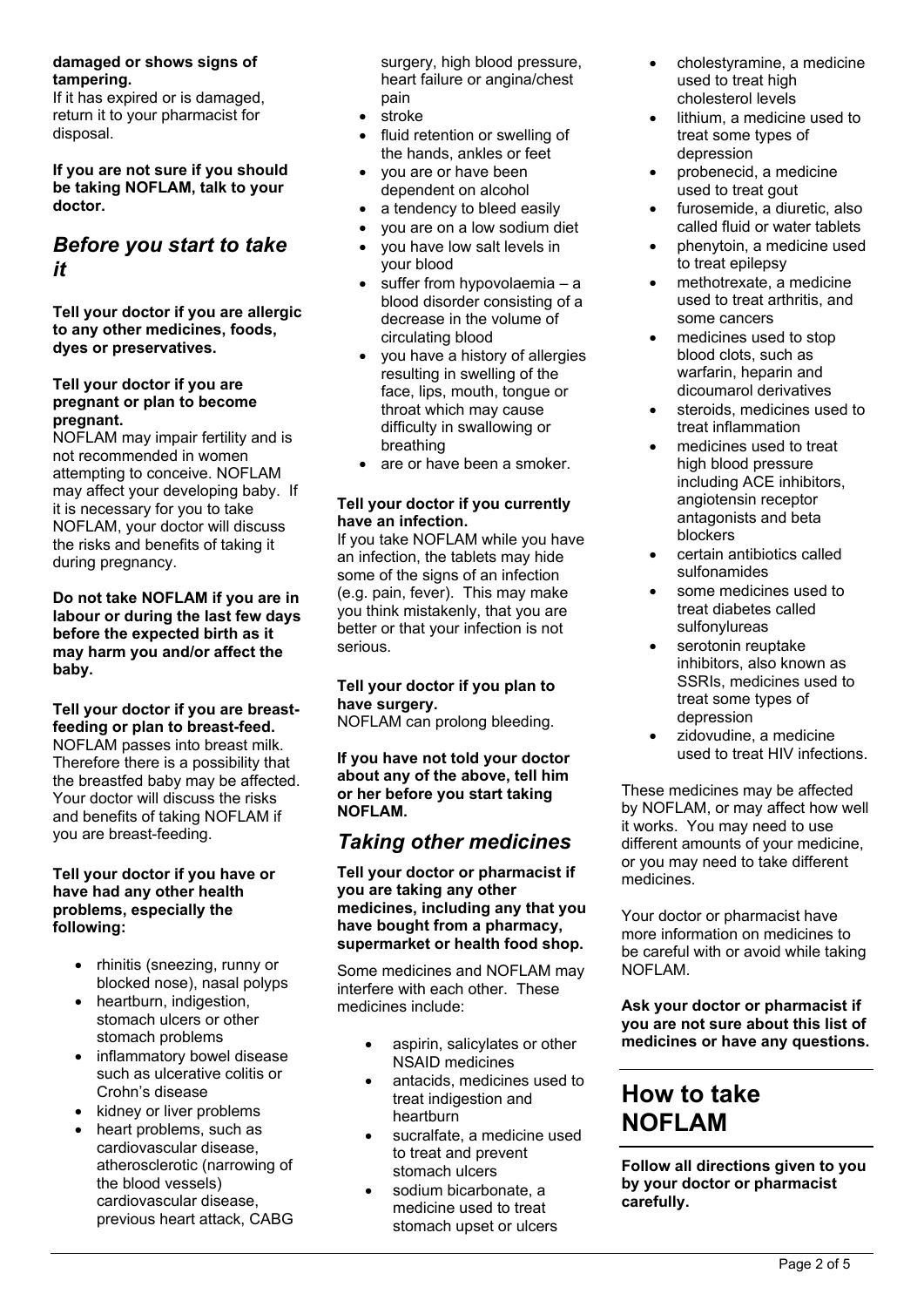They may differ from the information contained in this leaflet.

If you do not understand the instructions on the bottle, ask your doctor or pharmacist for help.

### *How much to take*

#### **Take NOFLAM exactly as your doctor has prescribed.**

Your doctor will tell you how many NOFLAM tablets you should take each day.

#### **Adults**

The usual starting dose is 500 mg to 1000 mg a day depending upon your condition, and thereafter 500 mg a day in divided doses.

#### **Children**

The usual dose for children over 5 years is 10mg/kg/day given as two divided doses at 12 hour intervals. **NOFLAM is not recommended for children under 5 years of age.**

Elderly patients and those with liver or kidney problems may require smaller doses. Older people may be at more risk of developing stomach ulcers and therefore may be prescribed a lower dose.

### *How to take it*

#### **Swallow NOFLAM tablets whole with a glass of water.**

It is recommended to take NOFLAM with or after food as this may help reduce the possibility of an upset stomach.

### *When to take it*

#### **Take NOFLAM at about the same time each day.**

Taking your medicine at the same time each day will have the best effect. It will also help you remember when to take the tablets.

### *How long to take it*

#### **Continue taking NOFLAM for as long as your doctor tells you.**

Depending on your condition, you may need to take NOFLAM only once, for a few days, a few weeks or longer periods.

As with other NSAID medicines, if you are using NOFLAM for arthritis, it will not cure your condition but it should help to control pain, swelling and stiffness. If you have arthritis, NOFLAM should be taken every day for as long as your doctor prescribes.

For pain, sprains and strains, NOFLAM is usually needed for shorter periods.

For period pain (menstrual cramps), NOFLAM is usually taken during each menstrual cycle as soon as period pains begin and continued for up to 5 days, if necessary.

For gout, NOFLAM is usually taken until the attack has passed.

## *If you forget to take it*

If it is almost time for your next dose, skip the dose you missed and take your next dose when you are meant to. Otherwise, take it as soon as you remember and then continue taking it as you would normally.

Do not double a dose to make up for the one you missed.

#### **If you are not sure what to do, ask your doctor or pharmacist.**

If you have trouble remembering your dose, ask your pharmacist for some hints.

## **In case of overdose**

### *If you take too much (overdose)*

**Immediately telephone your doctor or National Poisons Information Centre (telephone 0800 POISON or 0800 764 766) for advice, or go to your nearest Accident and Emergency Centre if you think that you or anyone else may have taken too much NOFLAM. Do this even if there are no signs of discomfort or poisoning.**

**You may need urgent medical attention.**

The following are some symptoms, which may or may not occur.

- drowsiness, dizziness
- pain or tenderness in the stomach
- stomach upset including nausea (feeling sick), vomiting, heartburn, indigestion or cramps
- convulsions (fits)
- confusion
- unable to breathe.

# **While you are taking NOFLAM**

### *Things you must do*

Tell all doctors, dentists and pharmacists who are treating you that you are taking NOFLAM.

If you are to be started on any new medicine, remind your doctor and pharmacist that you are taking NOFLAM.

Tell your doctor if you become pregnant while taking NOFLAM.

If you are going to have surgery, tell your surgeon or anaesthetist that you are taking NOFLAM.

Tell your doctor you are taking NOFLAM if you are going to have any laboratory tests. NOFLAM can affect the results of some tests.

### **If you get an infection while using NOFLAM, tell your doctor.**

NOFLAM may hide some of the signs of an infection such as pain, fever, redness and swelling. You may mistakenly think that you are better or that it is not serious.

#### **Tell your doctor if, for any reason, you have not taken your medicine exactly as prescribed.**

Otherwise, your doctor may think that it was not effective and change your treatment unnecessarily.

Tell your doctor if you feel the tablets are not helping your condition.

**Visit your doctor regularly so they can check on your progress.**

### *Things you must not do*

**Do not stop taking NOFLAM or change the dose without first checking with your doctor.**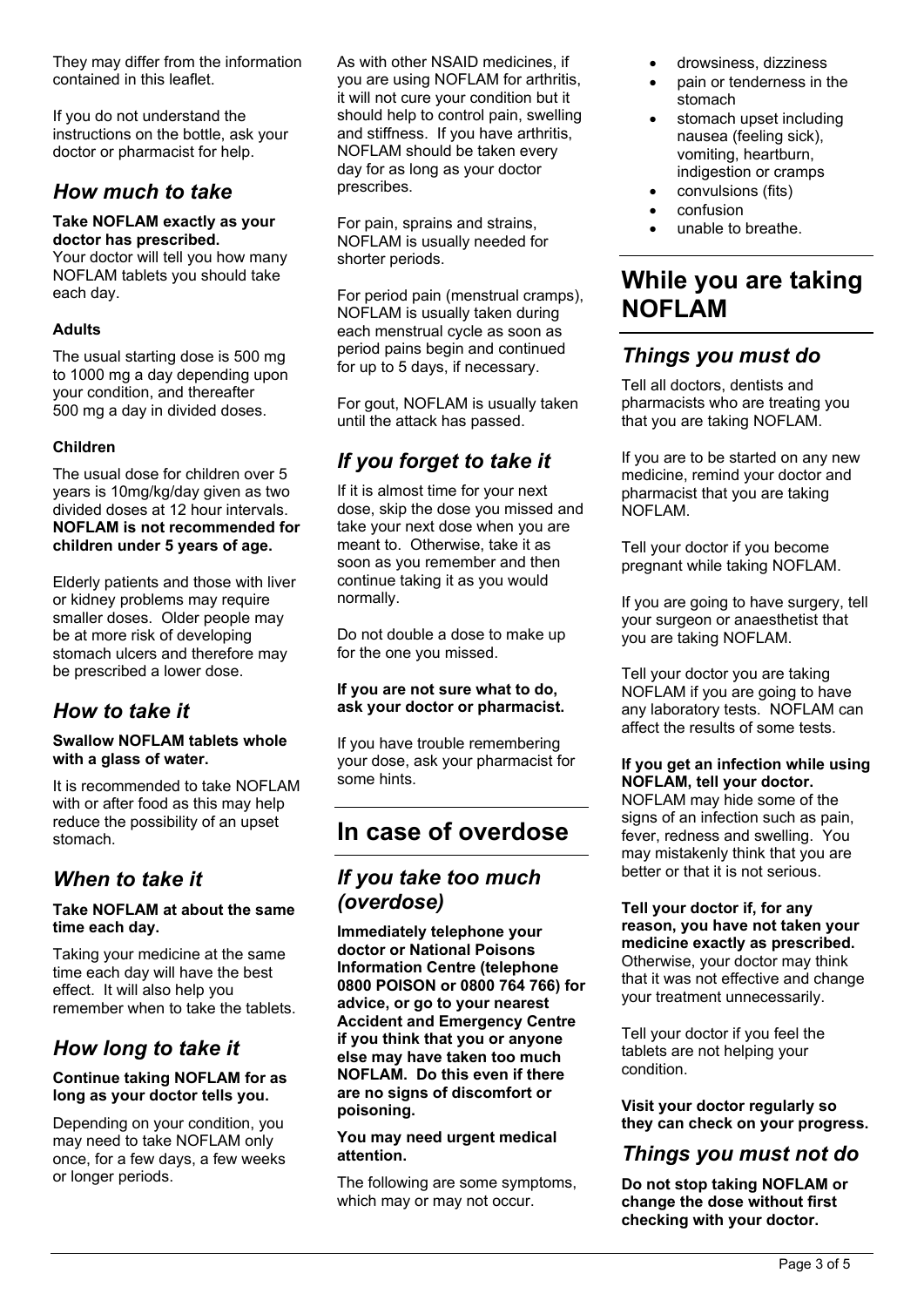**Do not give NOFLAM to anyone else even if they have the same condition as you.**

**Do not use NOFLAM to treat other complaints unless your doctor says to.**

**Do not take any other medicines whether they require a prescription or not without first telling your doctor or consulting a pharmacist.**

## *Things to be careful of*

**Be careful driving or operating machinery until you know how NOFLAM affects you.**

NOFLAM may cause dizziness, light-headedness, drowsiness or a spinning sensation (vertigo) in some people. If you have any of these symptoms, do not drive, operate machinery, or do anything else that could be dangerous.

# **Side effects**

#### **Tell your doctor or pharmacist as soon as possible if you do not feel well while you are taking NOFLAM.**

NOFLAM may have unwanted side effects in some people. All medicines can have side effects. Sometimes they are serious, most of the time they are not. You may need medical treatment if you get some of the side effects.

**Do not be alarmed by this list of possible side effects. You may not experience any of them.**

**Ask your doctor or pharmacist to answer any questions you may have.**

#### **Tell your doctor if you notice any of the following and they worry you:**

- stomach upset including nausea (feeling sick), heartburn, indigestion
- constipation, diarrhoea, pain in the stomach
- dizziness, light-headedness, drowsiness
- headache
- buzzing or ringing in the ears
- sore or dry mouth or tongue (stomatitis)
- feeling thirsty
- loss of appetite
- 'flu-like' symptoms
- aching muscles, muscle tenderness or weakness, not caused by exercise.

These are some of the more mild side effects.

#### **Tell your doctor immediately, if you notice any of the following:**

- eye problems such as blurred vision, itching or sore red eyes
- fast or irregular heartbeats, also called palpitations
- difficulty hearing, deafness
- bleeding or bruising more easily than normal, reddishpurplish or blue-black blotches under the skin
- unusual weight gain, swelling of ankles or legs
- symptoms of sunburn (such as redness, itching, swelling, blistering) which may occur more quickly than normal
- depression (feelings of deep sadness and unworthiness)
- inability to sleep (insomnia), difficulty concentrating
- yellowing of the skin or eyes
- severe or persistent headache.

These are serious side effects. You may need urgent medical attention. Serious side effects are rare.

**Tell your doctor immediately, or go to Accident and Emergency at your nearest hospital, if you notice any of the following:**

- severe pain or tenderness in any part of the stomach
- vomiting blood or material that looks like coffee grounds
- bleeding from the back passage (rectum), black sticky bowel motions (stools) or bloody diarrhoea, or blood in the urine
- swelling of the face, lips or tongue which may cause difficulty in swallowing or breathing
- asthma, wheezing, shortness of breath
- sudden or severe itching, skin rash, hives or skin hypersensitivity
- fainting, seizures or fits, severe dizziness
- shooting pain from the stomach to the back (pancreatitis)
- pain or tightness in the chest
- flu-like symptoms with a rash on the face then an extended rash with a high temperature. increased levels of liver enzymes seen in blood tests and an increase in a type of white blood cell
- enlarged lymph nodes known as eosinophilia.

These are very serious side effects. You may need urgent medical attention or hospitalisation. These side effects are very rare.

This is not a complete list of all possible side effects. Others may occur in some people and there may be some side effects not yet known.

**Tell your doctor if you notice anything else that is making you feel unwell.**

## **After taking NOFLAM**

### *Storage*

**Keep your tablets in the original container and protect from light until it is time to take them.** If you take the medicine out of its container it may not keep well.

**Keep NOFLAM tablets in a cool** 

**dry place** where the temperature stays below 30°C. Protect from light.

#### **Heat and dampness can destroy some medicines.**

Do not store NOFLAM, or any other medicine, in a bathroom or near a sink. Do not leave it in the car or on window sills.

#### **Keep NOFLAM where children cannot reach it.**

A locked cupboard at least one-anda-half metres above the ground is a good place to store medicines.

## *Disposal*

If your doctor tells you to stop taking NOFLAM, or the medicine has passed its expiry date, ask your pharmacist what to do with any tablets that are left over.